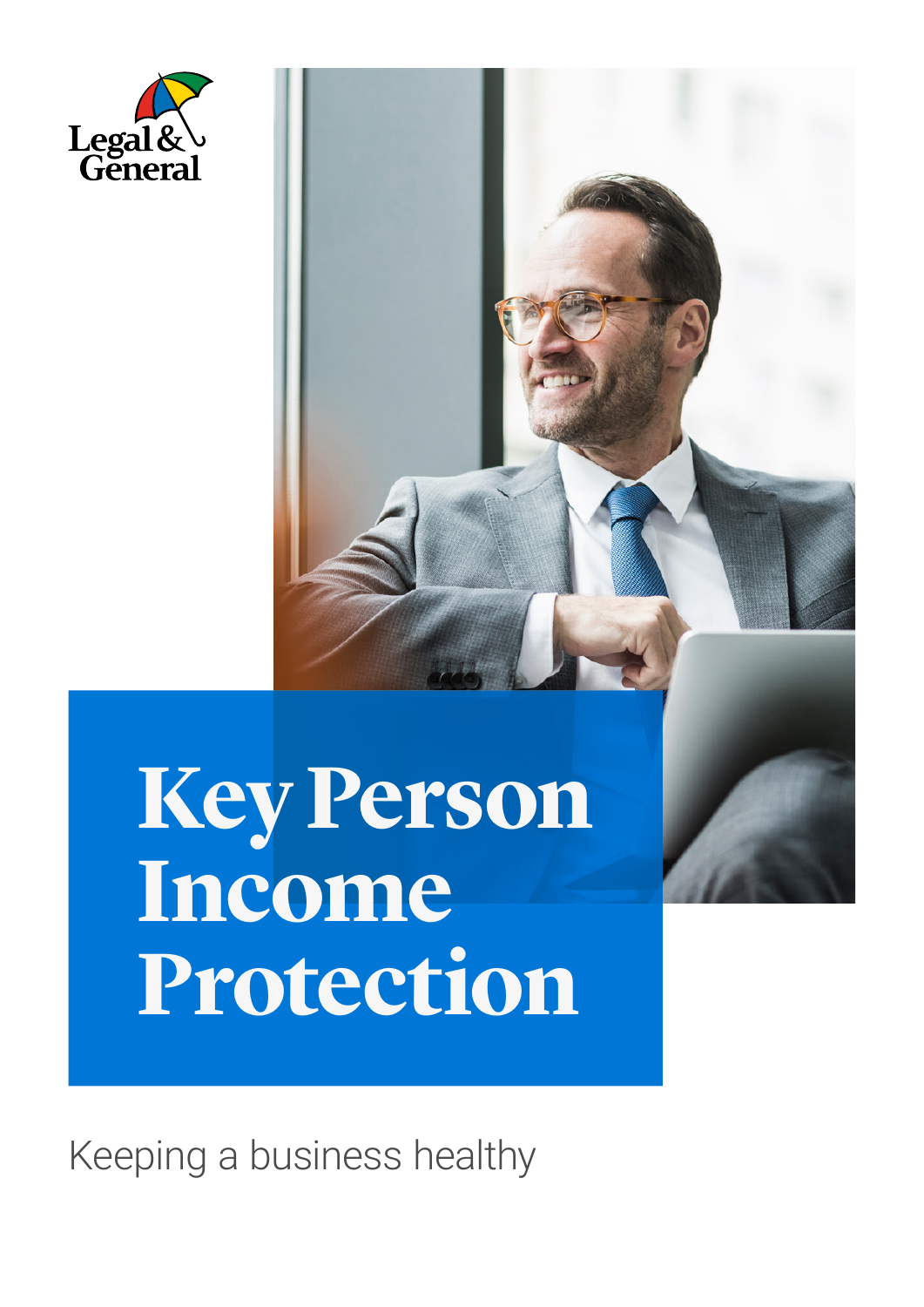# **A simple solution to an everyday problem**

## **Tailored cover to suit your business needs**



**Key Person Income Protection could provide a regular monthly benefit to a business in the event of the illness or injury of a key employee. The monthly benefit can be used to address a reduction in gross profits, meeting the costs of hiring a temporary replacement employee, or support ongoing loan repayments. It also includes access to experienced rehabilitation support specialists helping them get back to good health and work.** 

It's designed to help you move confidently through any financial uncertainty that can occur if a key employee needs time off work due to illness or injury, in the event of a valid claim.

- Protects lost profits
- Meets the cost of a temporary replacement
- Supports ongoing loan repayments
- Access to physical and mental health support for the key employee

**Unexpected illness or injury can be an unavoidable part of life – but financial worry needn't be.**



## **Why you may think it's not important**

**94%**

**of businesses recognise they have at least one** 



**key person**

**of businesses have some form of business debt** 

**would cease trading in less than 2 years with a loss of a key person**



**Level or increasing cover to help protect against the effects of inflation.**



**Maximum cover when taking out the policy, up to £20,833 (£250,000 per year) for level plans, £14,583 (£175,000 per year) for increasing plans.**



**5 to 20-year term – you can choose the policy length.**



**Scenario:** A key employee earns £80,000. The plan covers up to 2.5 times that amount providing a maximum amount of cover of £16,667 per month (£200,000 per year) if they are unable to work due to illness or injury. This provides the business money to hire a suitable temporary replacement employee.

**Deferred periods, 4, 8, 13, 26 and 52 weeks available. The monthly benefit is paid in arrears , meaning the first payment is made four weeks after the deferred period ends.**



**Choice of how long the benefit pays for – either 12 or 24 months. This must be chosen at outset.**

**Scenario:** A business has a loan of £2.5 million. Two directors are responsible for repaying the loan. The monthly repayments are currently £21,000. If they are unable to work due to illness or injury, each director could insure their share of the monthly repayment.

#### **You could take out Key Person Income Protection for one of the following business needs**



**Profit protection**



**Exclusions apply –** A claim wouldn't be paid if the employee is no longer a key employee of the business, the employee no longer works for the business or the company stops trading. For details of what is and isn't covered, speak to your Adviser.

Provides the business with peace of mind that if a key person is ill or injured and unable to work, a proportion of any lost profits could be covered.

Up to 75% of gross profit that can be attributed to the contribution of the key employee for the 12 months period immediately prior to incapacity.

**Scenario:** A business generates £400,000 of profit, and a key employee has been responsible for 60% of this. If they become incapacitated, the plan can be used to cover up to 75% of this figure, providing maximum amount of cover of £15,000 per month (£180,000 per year).

**Temporary replacement cover**



Business owners can choose to cover the cost of finding a temporary replacement employee in the event of the key person being unable to work.

The cost of hiring a temporary replacement employee up to 2.5 times the key employee's annual earnings.

**Loan protection**

If a key person is unable to work due to illness or injury - loan protection covers the repayments.

Covers the part of the repayments and related interest to a business mortgage or loan, which relate to the contribution of the key employee.